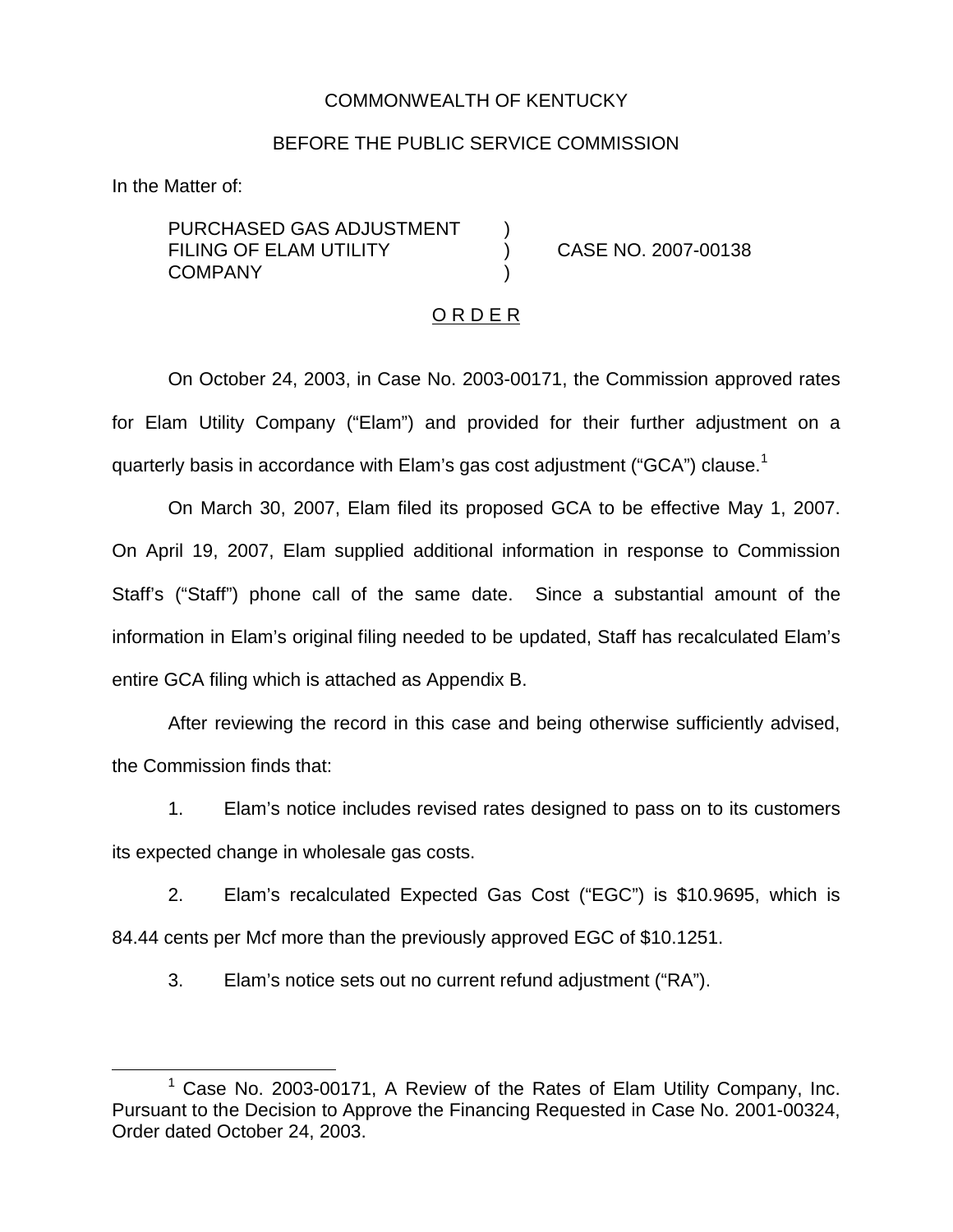4. Elam's recalculated current quarter actual adjustment ("AA") is (\$3.1060) per Mcf. Elam's total AA is (\$1.5982) per Mcf, which is a decrease of \$3.1060 per Mcf from the previous total AA.

5. Elam's notice sets out no current quarter balancing adjustment ("BA"). Elam's total BA is 0, which is no change from the previous total BA.

6. Elam's revised GCA is \$9.3713 per Mcf, which is \$2.2616 per Mcf less than the previous GCA of \$11.6329.

7. The rates in Appendix A to this Order are fair, just and reasonable, and should be approved for billing for service rendered by Elam on and after May 1, 2007.

IT IS THEREFORE ORDERED that:

1. Elam's proposed rates are denied.

2. The rates in Appendix A to this Order are approved for billing for service rendered on and after May 1, 2007.

3. Within 20 days of the date of this Order, Elam shall file with the Commission its revised tariff sheets setting out the rates authorized herein.

Done at Frankfort, Kentucky, this 30<sup>th</sup> day of April, 2007.

By the Commission

ATTEST:

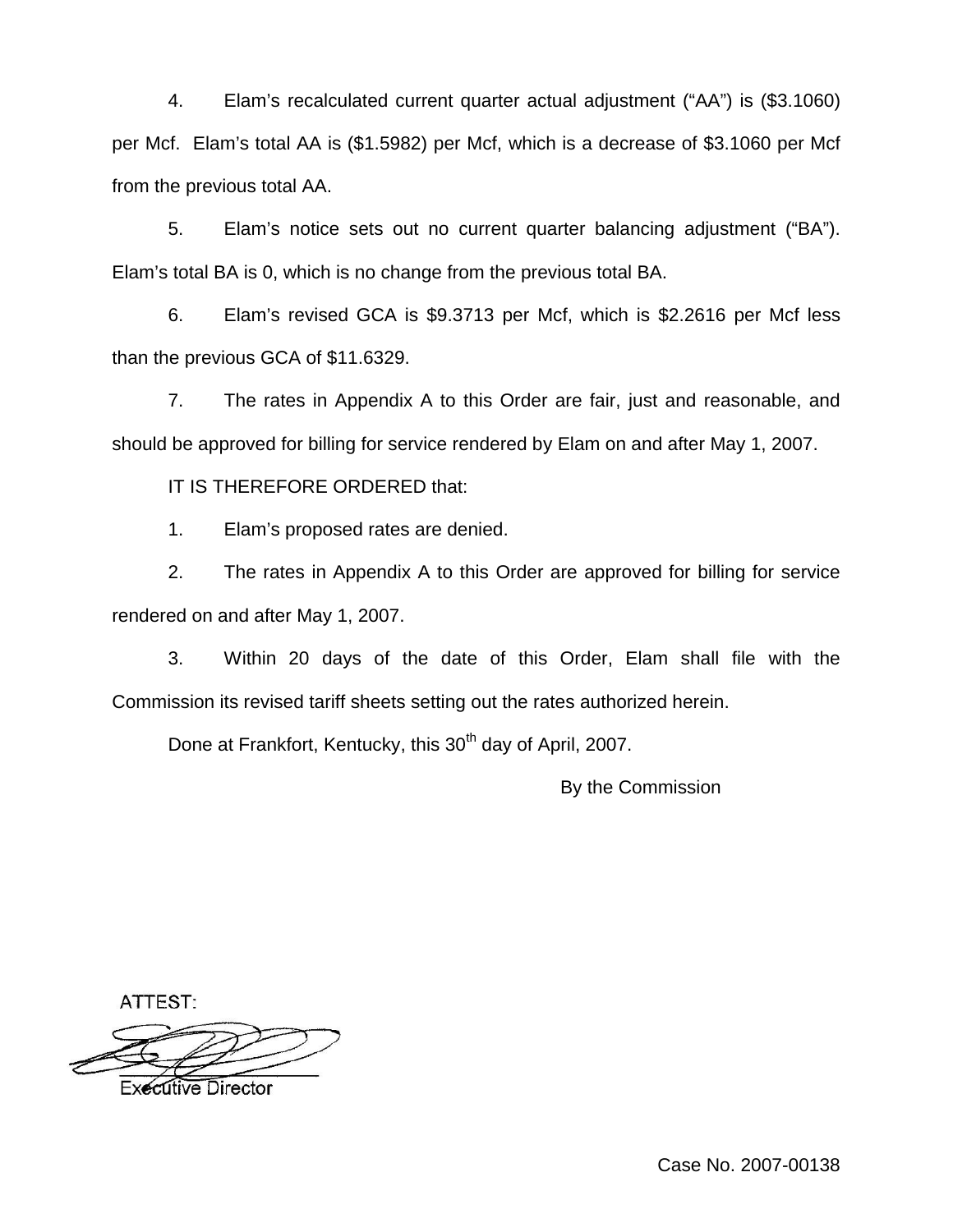## APPENDIX A

## APPENDIX TO AN ORDER OF THE KENTUCKY PUBLIC SERVICE COMMISSION IN CASE NO. 2007-00138 DATED April 30, 2007.

The following rates and charges are prescribed for the customers served by Elam Utility Company. All other rates and charges not specifically mentioned herein shall remain the same as those in effect under authority of the Commission prior to the effective date of this Order.

# RATES:

## **Residential**

|                                   | <b>Base Rate</b> | <b>Gas Cost</b><br>Adjustment | Total               |
|-----------------------------------|------------------|-------------------------------|---------------------|
| <b>Customer Charge</b><br>All Mcf | \$4.2999         | \$9.3713                      | \$6.15<br>\$13.6712 |
| Industrial                        |                  |                               |                     |
| <b>Customer Charge</b><br>All Mcf | \$3.8101         | \$9.3713                      | \$9.00<br>\$13.1814 |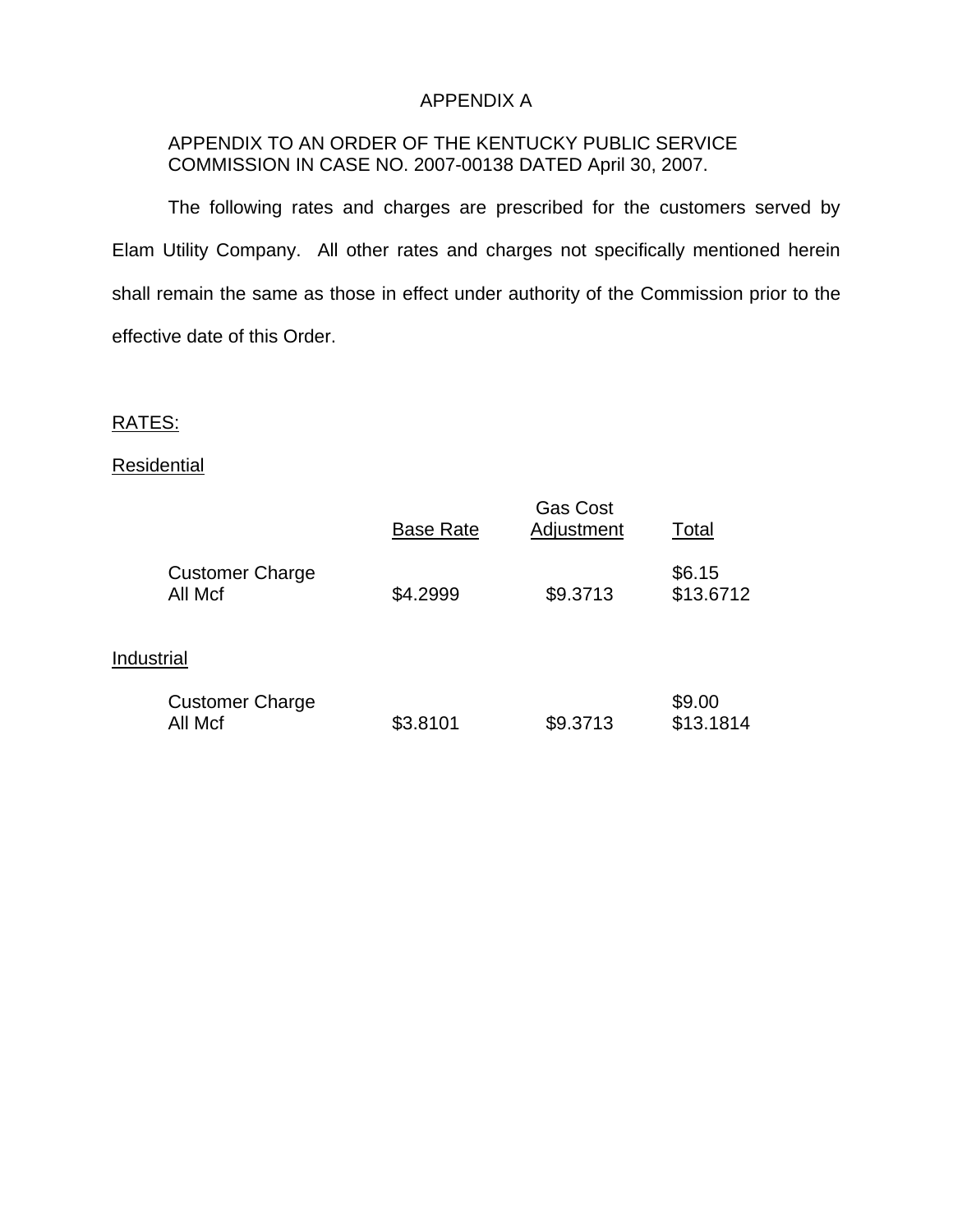# APPENDIX B

APPENDIX TO AN ORDER OF THE KENTUCKY PUBLIC SERVICE COMMISSION IN CASE NO. 2007-00138 DATED April 30, 2007.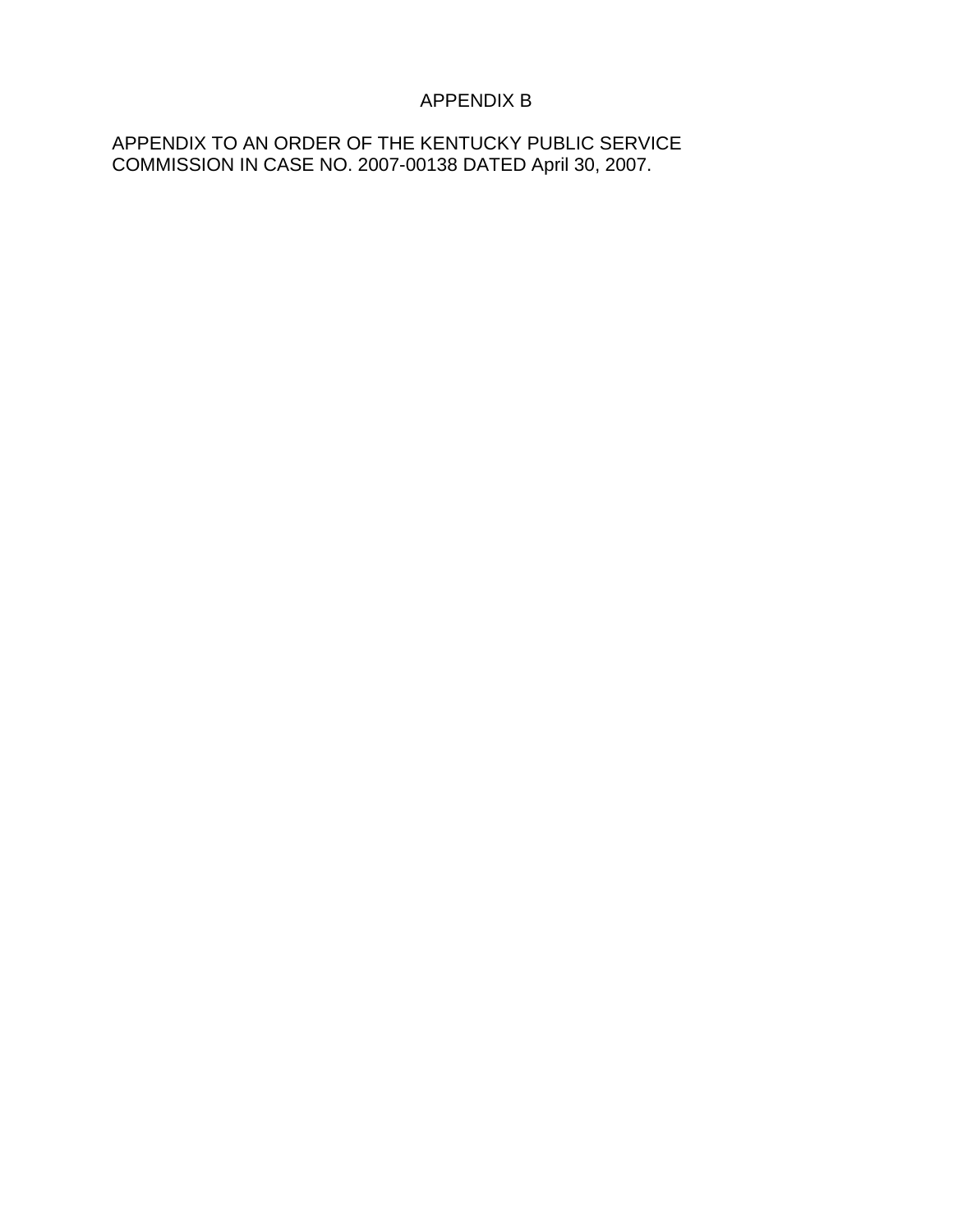# SCHEDULE I

# GAS COST RECOVERY RATE SUMMARY

| <b>Component</b>                                          | Unit   | Amount       |
|-----------------------------------------------------------|--------|--------------|
| <b>Expected Gas Cost (EGA)</b>                            | \$/Mcf | \$10.9695    |
| Refund Adjustment (RA)                                    | \$/Mcf | \$0.0000     |
| Actual Adjustment (AA)                                    | \$/Mcf | (\$1.5982)   |
| <b>Balance Adjustment (BA)</b>                            | \$/Mcf | \$0.0000     |
| Gas Cost Recovery Rate (GCR)                              | \$/Mcf | \$9.3713     |
| A. EXPECTED GAS COST CALCULATION                          | Unit   | Amount       |
| <b>Total Expected Gas Cost (Sch II)</b>                   | \$/Mcf | \$529,817.88 |
| /Sales for the 12 months ended February 28, 2007          | \$/Mcf | 48,299.00    |
| <b>Expected Gas Cost</b>                                  | \$/Mcf | \$10.9695    |
| <b>B. REFUND ADJUSTMENT CALCULATION</b>                   | Unit   | Amount       |
| Supplier Refund Adjustment for Reporting Period (Sch III) | \$/Mcf | \$0.0000     |
| +Previous Quarter Supplier Refund Adjustment              | \$/Mcf | \$0.0000     |
| +Second Previous Quarter Supplier Refund Adjustment       | \$/Mcf | \$0.0000     |
| +Third Previous Quarter Supplier Refund Adjustment        | \$/Mcf | \$0.0000     |
| $=$ Refund Adjustment (RA)                                | \$ Mcf | \$0.0000     |
| C. ACTUAL ADJUSTMENT CALCULATION                          | Unit   | Amount       |
| Actual Adjustment for the Reporting Period (Sch IV)       | \$/Mcf | (\$3.1060)   |
| +Previous Quarter Reported Actual Adjustment              | \$/Mcf | \$1.5078     |
| +Second Previous Quarter Reported Actual Adjustment       | \$/Mcf | \$0.0000     |
| +Third Previous Quarter Reported Actual Adjustment        | \$/Mcf | \$0.0000     |
| =Actual Adjustment (AA)                                   | \$ Mcf | (\$1.5982)   |
| D. BALANCE ADJUSTMENT CALCULATION                         | Unit   | Amount       |
| Balance Adjustment for the Reporting Period (Sch V)       | \$/Mcf | \$0.0000     |
| +Previous Quarter Reported Balance Adjustment             | \$/Mcf | \$0.0000     |
| +Second Previous Quarter Reported Balance Adjustment      | \$/Mcf | \$0.0000     |
| +Third Previous Quarter Reported Balance Adjustment       | \$/Mcf | \$0.0000     |
| =Balance Adjustment (BA)                                  | \$ Mcf | \$0.0000     |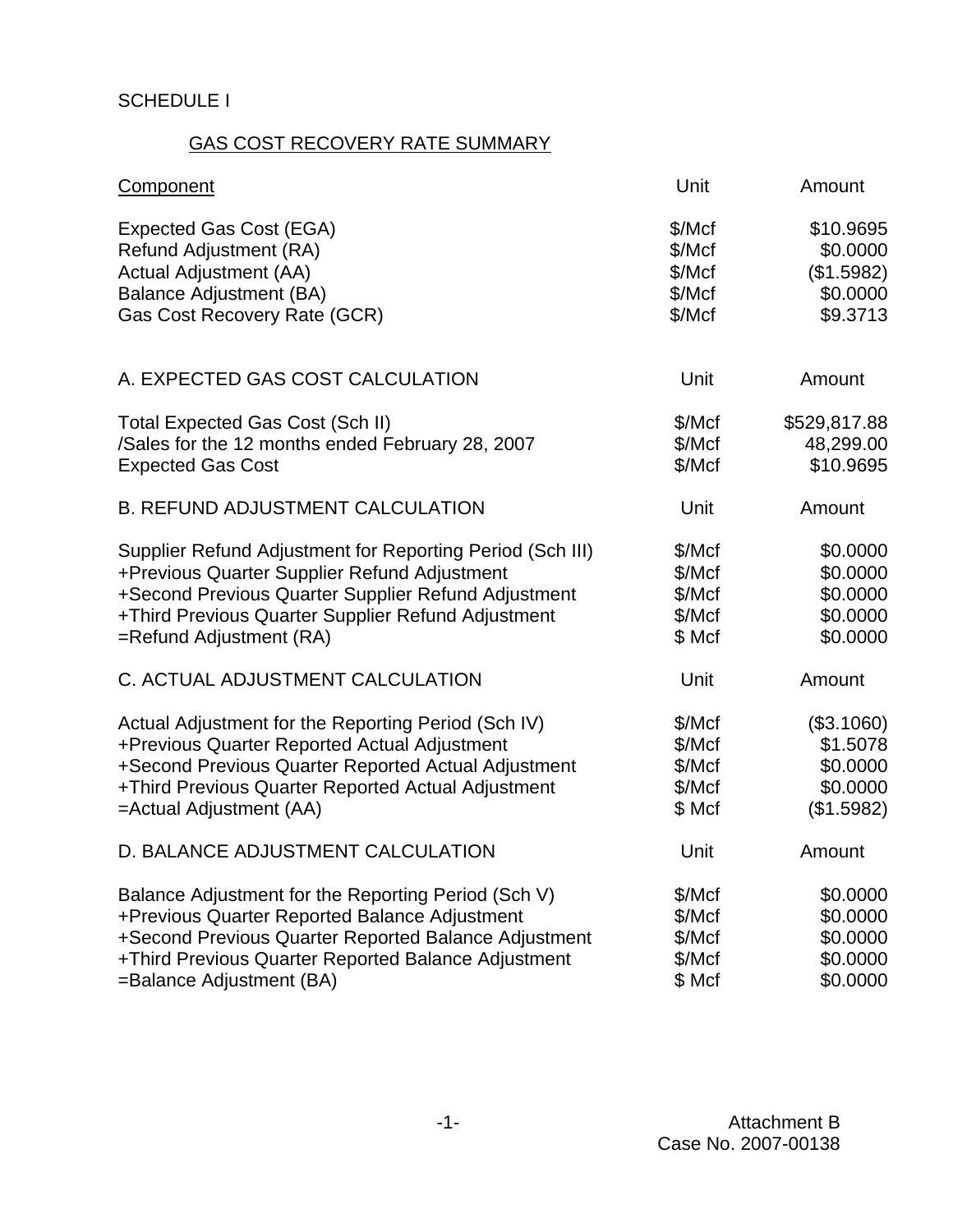# SCHEDULE II

# EXPECTED GAS COST

Actual Mcf Purchases for 12 months ended 2/28/07

| (1)                                                                                                      | (2)                 | (3)<br>(4)<br><b>Btu</b>  |        | (5)       | (6)<br>$(4) \times (5)$ |  |
|----------------------------------------------------------------------------------------------------------|---------------------|---------------------------|--------|-----------|-------------------------|--|
| Supplier                                                                                                 | Dth                 | Conversion<br>Factor      | Mcf    | Rate      | Cost                    |  |
| Jefferson Gas Transmission                                                                               | 2,500               | 1                         | 2,500  | \$8.5500  | \$21,375.00             |  |
| North American Energy                                                                                    | 45,413              | 1.0756                    | 42,221 | \$10.4000 | \$472,295.20            |  |
| Columbia Gas Transmission                                                                                | 45,413              | 1.0756                    | 42,221 | 0.7734    | \$35,122.41             |  |
| Demand Charge                                                                                            |                     |                           |        |           | \$1,025.27              |  |
| <b>Totals</b>                                                                                            |                     |                           | 44,721 |           | \$529,817.88            |  |
| Line loss for 12 months ended<br>and sales of 48,299.00 Mcf is                                           | 2/28/07<br>$-8.00%$ | is based on purchases of  |        | 44,721.09 | Mcf                     |  |
| Total Expected Cost of Purchases (6)<br>/ Mcf Purchases (4)                                              |                     |                           |        | Unit      | Amount<br>\$529,817.88  |  |
| = Average Expected Cost Per Mcf Purchased<br>x Allowable Mcf Purchases (must not exceed Mcf sales / .95) |                     | 44,721.09<br>\$11.8472    |        |           |                         |  |
| = Total Expected Gas Cost (to Schedule IA)                                                               |                     | 44,721.09<br>\$529,817.88 |        |           |                         |  |

\*\* Based on 3-Month NYMEX Strip plus \$1.00 transportation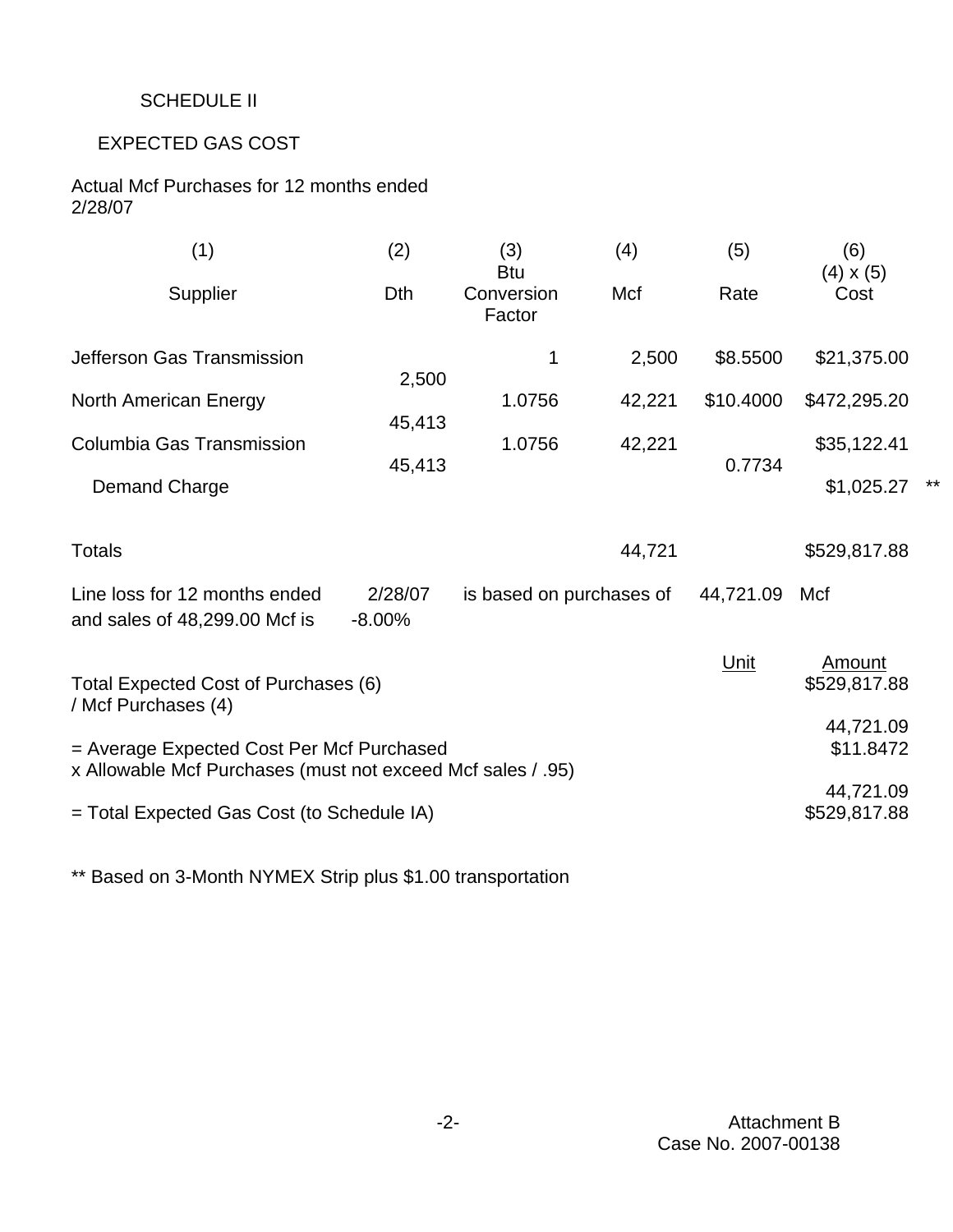#### SCHEDULE IV

### ACTUAL ADJUSTMENT

For the 12 month period ended February 2007.

| June '06                            |              |                                                            | Sept. '06    | Oct. '06                                 |              | Dec. '06             |
|-------------------------------------|--------------|------------------------------------------------------------|--------------|------------------------------------------|--------------|----------------------|
| 1309                                | 333          | 335                                                        | 1320         | 9588                                     | 14577        | 1510                 |
| \$2,484.34                          | \$1,077.07   | \$1.102.22                                                 | \$1,868.35   | \$69.912.12                              | \$102,810.39 | \$154,448.31         |
| 1.333.0                             | 951.0        | 1,063.0                                                    | 1.254.0      | 9.108.6                                  | 13,848.2     | 14,353.              |
| \$1,8637                            | \$1.1326     | \$1.0369                                                   | \$1.4899     | \$7.6754                                 | \$7.4241     | \$10.760             |
| \$8.6904                            | \$8.6904     | \$8.6904                                                   | \$8.6904     | \$8.6904                                 | \$8.6904     | \$10.125             |
| (\$6.8267)                          | (\$7.5578)   | (S7.6535)                                                  | (S7.2005)    | (S1.0150)                                | (S1.2663)    | \$0.6351             |
| 1,333.0                             | 951.0        | 1.063.0                                                    | 1.052.0      | 2.461.0                                  | 4.585.0      | 5,794.               |
| (\$9,099.96)                        | (\$7,187.50) | (\$8,135.68)                                               | (\$7,574.91) | (\$2,497.92)                             | (\$5,805.87) | \$3,680.27           |
|                                     | \$           |                                                            |              |                                          |              |                      |
| / Sales for 12 months ended 5/31/06 | Mcf          |                                                            |              |                                          |              |                      |
|                                     |              | $=$ Actual Adjustment for the Reporting Period (to Sch IC) | August '06   | (\$150,018.33)<br>48.299.0<br>(\$3.1060) |              | July '06<br>Nov. '06 |

\* May not be less than 95% of supply volume

#### PURCHASES-COST

|                   | June '06   | July '06   | August '06 | Sept. '06  | Oct. '06    | Nov. '06     | Dec. '06     | <u>Jan.</u> |
|-------------------|------------|------------|------------|------------|-------------|--------------|--------------|-------------|
| Jefferson         | \$768.07   | \$51.80    | \$76.95    | \$82.83    | \$908.28    | \$2,619.54   | \$3,507.04   | \$4,68      |
| <b>TCO Demand</b> | \$1,025.27 | \$1,025.27 | \$1,025.27 | \$1.025.27 | \$1,025.27  | \$1,025.27   | \$1,025.27   | \$1,02      |
| TCO               |            |            |            |            |             |              |              |             |
| Commodity         | \$691.00   |            |            | \$760.25   | \$2,181.97  | \$3,693.58   |              | \$6,0       |
| North American    |            |            |            |            | \$65,796,60 | \$95,472,00  | \$149.916.00 | \$140,32    |
| <b>TOTAL</b>      | \$2,484.34 | \$1,077.07 | \$1,102.22 | \$1,868.35 | \$69,912.12 | \$102,810.39 | \$154,448.31 | \$152,10    |

## PURCHASES-VOLUME

|              | June '06 | July '06 | August '06 | Sept. '06 | Oct. '06 | Nov. '06     | Dec. '06 | <u>Jan. I</u> |
|--------------|----------|----------|------------|-----------|----------|--------------|----------|---------------|
| Jefferson 89 |          |          | - Q        |           | 116      | 294          | 368      |               |
|              |          |          | -3-        |           |          | Attachment B |          |               |

Case No. 2007-00138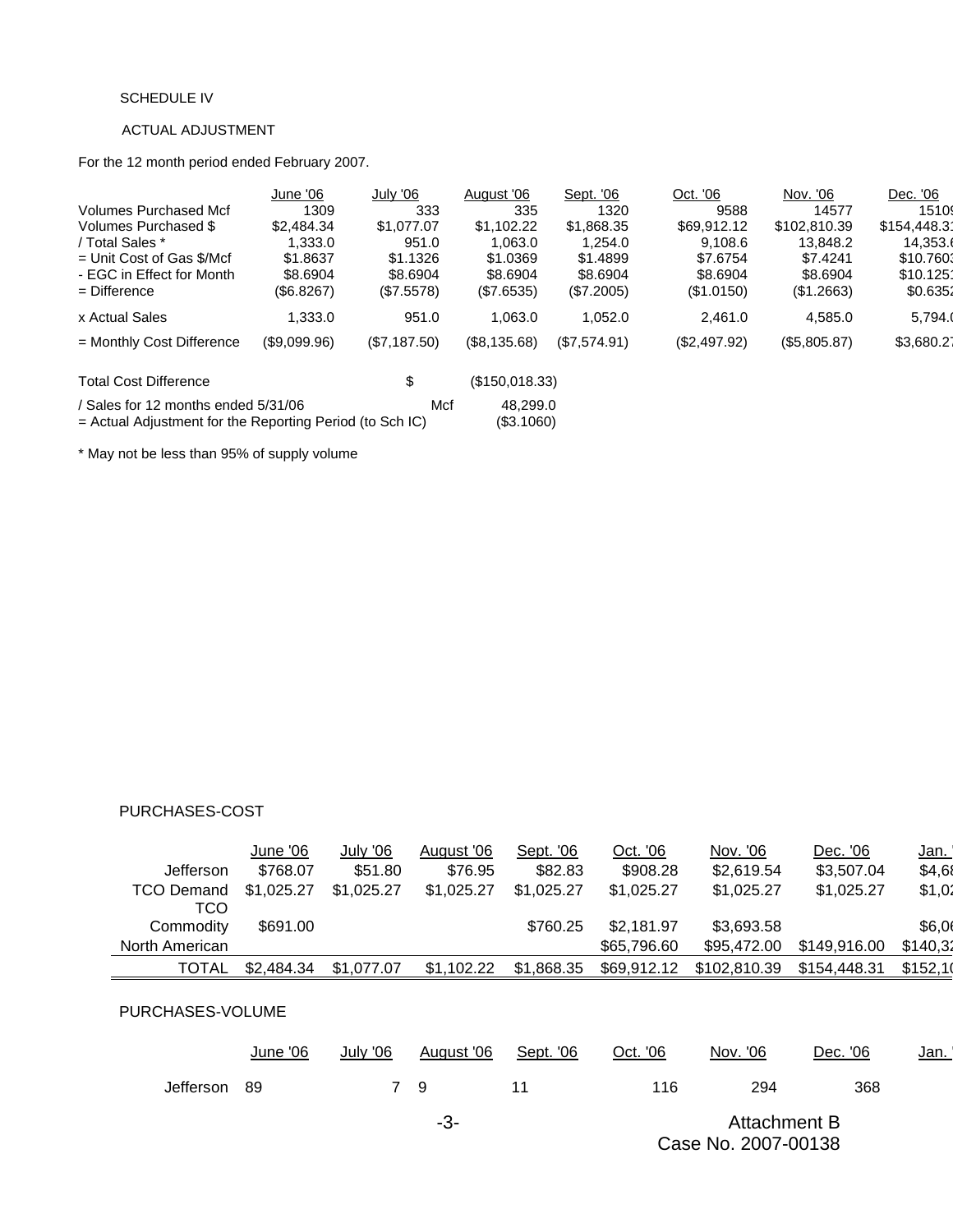| TCO Demand 326<br>TCO |       | 326 | 326 | 326   | 326   | 326    | 326    |    |
|-----------------------|-------|-----|-----|-------|-------|--------|--------|----|
| Commodity             | 894   |     |     | 983   | 2,822 | 4,777  |        |    |
| North American        |       |     |     |       | 6.324 | 9.180  | 14.415 | 13 |
| TOTAL                 | 1,309 | 333 | 335 | 1.320 | 9,588 | 14.577 | 15,109 | 22 |